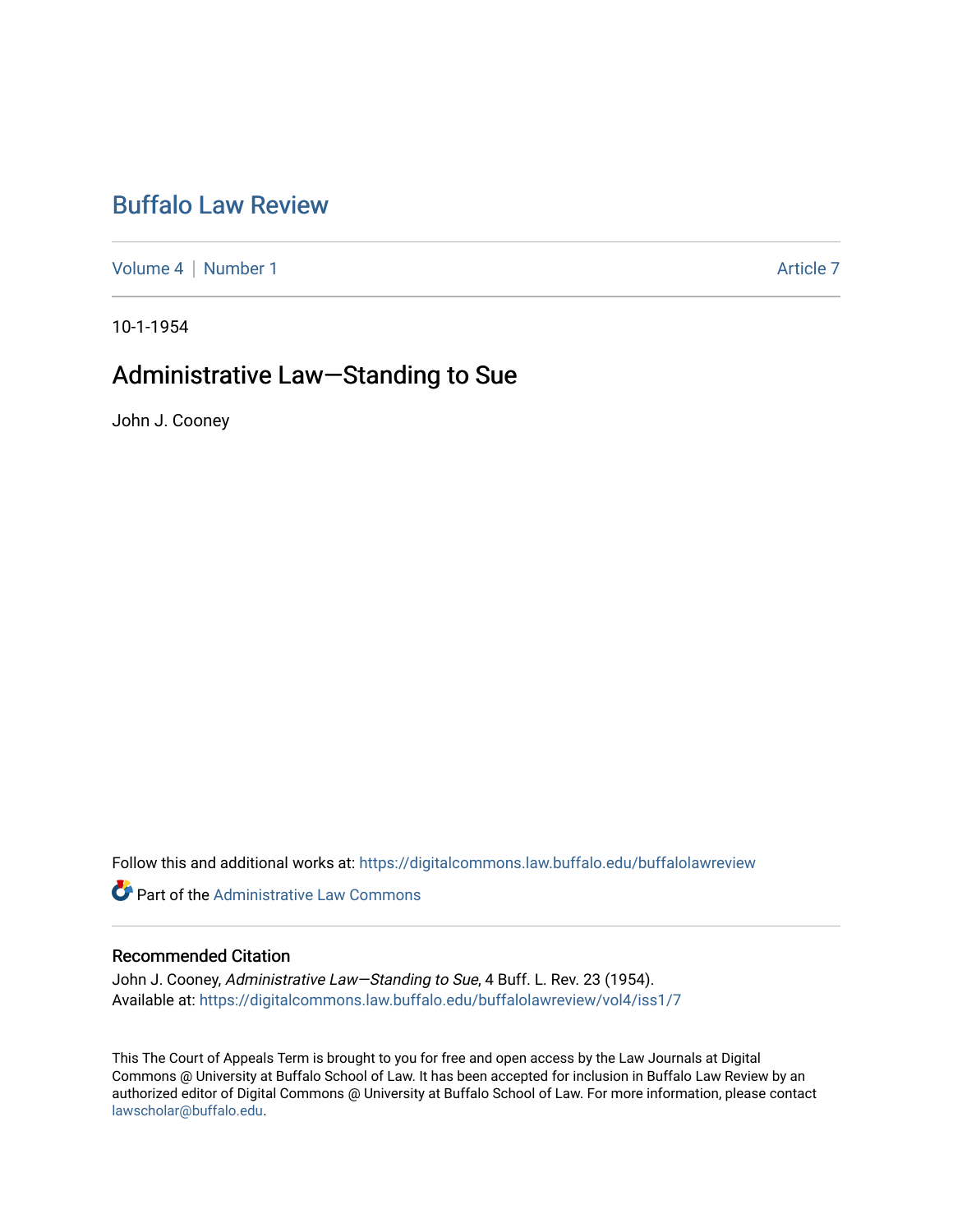### **THE COURT OF APPEALS, 1953 TERM**

#### I. ADMINISTRATIVE LAW

#### *Standing to Sue*

The ability of the sovereign retroactively to alter "rights" given by previous acts of the sovereign was reaffirmed in *Black River Regulating District v. Adirondack League Club.'* It was there held that a river regulating district, organized pursuant to article seven of the Conservation Law, which had made considerable expenditures preliminary to financing a bond issue to pay for the construction of a dam for the purpose of stream regulation, had no standing to challenge an act of the State Legislature which in effect prohibited the building of the dam.<sup>2</sup>

Regulation of streams and rivers by means of dams and reservoirs is a matter of State concern in the interest of public health, safety and welfare.<sup>3</sup> Though regulating districts are public corporations,<sup>4</sup> they are State agencies in the carrying out of a State function, and their powers are within the absolute discretion of the State, subject to alteration, impairment or destruction as the State sees fit.<sup>8</sup> That such powers do not constitute property and are not protected by the due process clause of the Fourteenth Amendment has been established by a long line of Federal and New York decisions.'

**3. CONSERVATION LAw** Art. **7;** *Board of Black River Regulating District v. Ogsbury,* **203** App. Div. 43, 196 N.Y. Supp. **281** (4th Dep't 1922), *aff'd* **235** N.Y. **600, 139 N.E. 751** (1923).

4. **CONSERvATION LAw** § 431.

*5. Black River Regulating District v. Adirondack League Club,* see note 1 *supra. 6. Williamsburg v. New Jersey,* **130** U. **S.** 189 (1889), *Hunter v. City of Pittsburg, 207* U. **S.** 161 (1907), *City of Pawhuska v. Pawhuska Oil & Gas Co., et al.,* **250** U. S. 394 (1919), City of Trenton v. State of New Jersey, 262 U. S. 182 (1923), People<br>v. Morris, 13 Wend. 325 (1835), County of Albany v. Hooker, 204 N.Y. 1, 97 N.E. 403 (1912), *City of New York v. Village of Lawrence,* **250** N.Y. 429, **165** N. **E.** 836 **(1929).**

<sup>1.</sup> *307 N.Y.* 475, *121* N.E. 2d 428 (1954). 2. L. 1950, c. 803, eff. Apr. 20, 1950, amending Conservation Law, § 445. Before 1913, the State Constitution forbade the sale or lease of any portion of the Forest Preserve for any purpose. N.Y. Const. Art. 7, § 7 (1894). In that year this provision was amended to allow up to three percentum of the Forest Preserve to be used for construction and maintenance of reservoirs for municipal water supply and to regulate the flow of streams. L. 1913, p. 2229. It was under this provision that the plaintiff District was organized in 1919 and formulated its plans for the construction of the dam now in controversy, which construction would have required the use of 1500 acres of the Forest Preserve. In 1950, the State Legislature passed the Stokes Act, L. 1950, c. 803, providing that no reservoirs for any purpose other than municipal water supply were to be constructed in the area where the District planned its dam. This suit is an attack on the constitutionality of that statute. However, in **1953,** the Ostrander Amendment was adopted which cancelled the exception in favor of stream regulation and which in effect covered the ground of the Stokes Act, at least at far as this case is concerned, making consideration of that Act largely irrelevant. Under the Constitution as it now reads, up to three percentum of the Forest Preserve may be utilized for the construction of dams only for municipal water